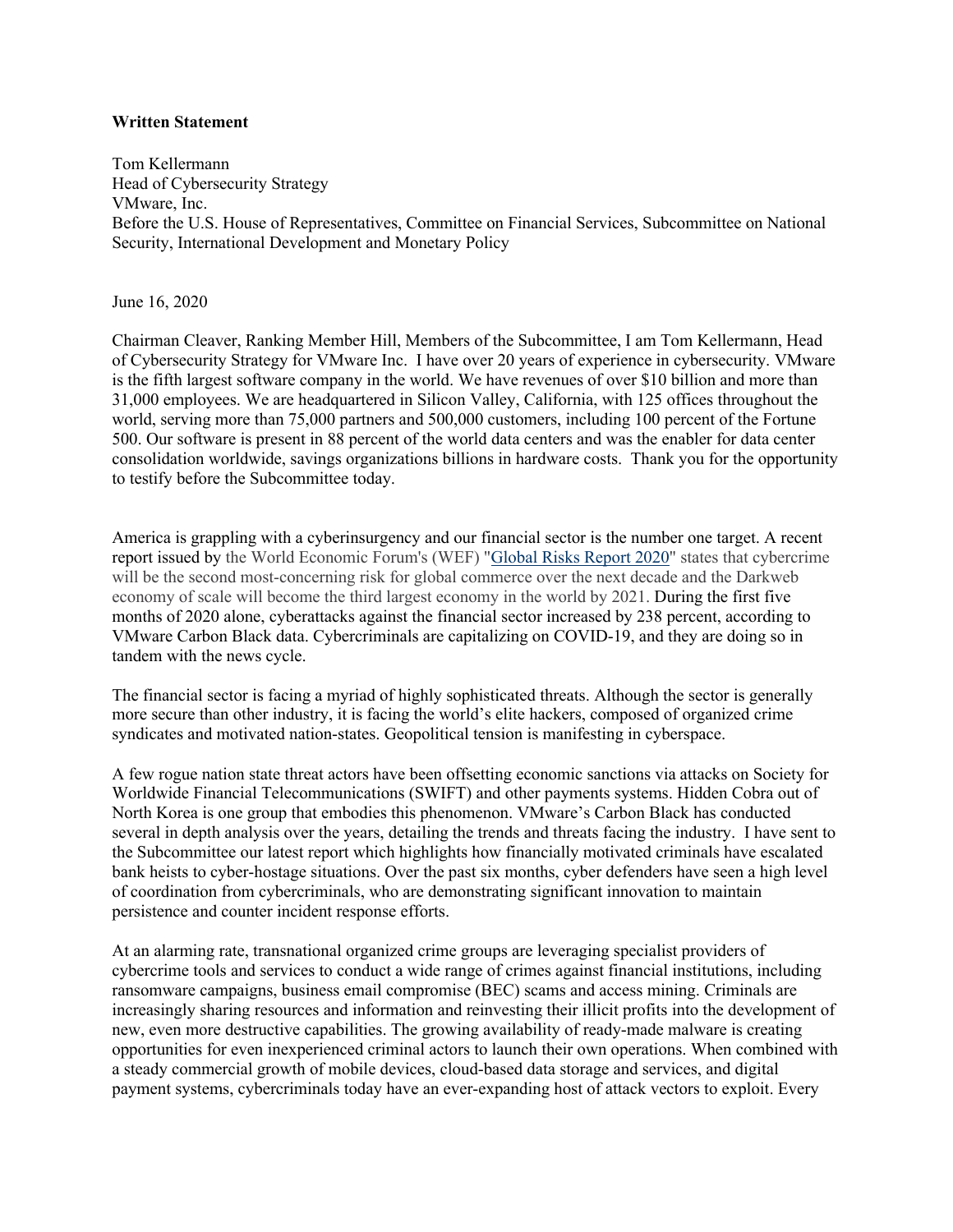organization—providers of financial services, in particular—must remain vigilant in the face of these evolving threats.

According to the Modern Bank Heists Report which we just released, 80 percent of surveyed banks said they've seen an increase in cyberattacks over the past 12 months, marking a 13 percent increase over 2019. The Bank Heist has now escalated to a hostage situation. 2020 has offered a glimpse into a brave new world. The cybercriminal community has educated themselves as to the interdependencies that exist in the financial sector and they have begun to commandeer these very interdependencies to manifest criminal conspiracies. Thirty three percent of surveyed financial institutions said they've encountered island hopping, an attack where supply chains and partners are commandeered to target the primary financial institution (FI) and subsequently the digital infrastructure of the FI is hijacked and used to attack their customers. 25% of surveyed financial institutions said they were targeted by destructive attacks over the past year. Destructive attacks are rarely conducted for financial gain. Rather, these attacks are launched to be punitive by destroying data. The financial sector is not alone, as the recent FISMA Annual Report to Congress (Fiscal Year 2019) stated that "Attrition" e.g. integrity attacks against federal agencies had significantly increased.

Cybercriminals are evolving in both attack sophistication and organization. We must pay close attention to how we respond to these threat actors and what their ultimate goal is—hijacking digital transformation efforts via island hopping. Trust and confidence in the safety and soundness in the US financial sector is dependent on cybersecurity.

The international financial system is constantly facing new threats as technology proliferates and diversifies. Increasingly, individuals and syndicates use these systems to bypass traditional indicator and warning systems relied upon by regulators and law enforcement. According to a recent FBI statistic, "three in four money laundering cases involve digital currencies." While digital currency is still a relatively specialized market, there are increasing number of security breaches and thefts on digital currency exchange platforms as well as misuse of these platforms by cybercriminals to launder stolen monies. This is because there are few cryptocurrency exchanges that perform Know Your Customer (KYC) procedures and basic security checks, both of which have been commonplace protocols in major exchanges for over a decade. Money laundering can easily take place in these virtual environments, as they can provide high levels of anonymity and low levels of detection.

Money laundering through digital currency and payment systems is just one example of illicit activity online. Other criminal markets include child pornography, weapons and drug sales, hackers and murder for hire, zero-day exploits, and false identity documents. The advent of these criminal markets enabled by anonymous virtual currencies have created a global bazaar for criminals and organized crime to reach a mass global market. Collectively, these digital infrastructures represent a "3-legged stool" of illicit activity: it allows for the storage of illicit goods and services, it provides utility of financial vehicles to allow for the exchange of goods and services, and it develops techniques to successfully transport the illicit goods and services around the world.

In addition to organized crime, extremist organizations are also known to use cryptocurrency and alternative payment systems for operational purposes and to raise funds. Many of these payment services and cryptocurrencies offer true or relative anonymity. For many users, privacy rather than anonymity may be their primary interest, as they do not seek to hide illegitimate behavior. However, the anonymity offered by some of these systems facilitate illicit financial flows (IFF) as well as offering privacy. Advice is available on various social media platforms regarding jihadists' potential use of Dark Wallet, a bitcoin wallet that provides anonymity, and on how to set up an anonymous donation system to send money using bitcoin. This advice is clearly motivated to mask the provision of funds to ISIL. This raises the necessity of increased regulation of digital money.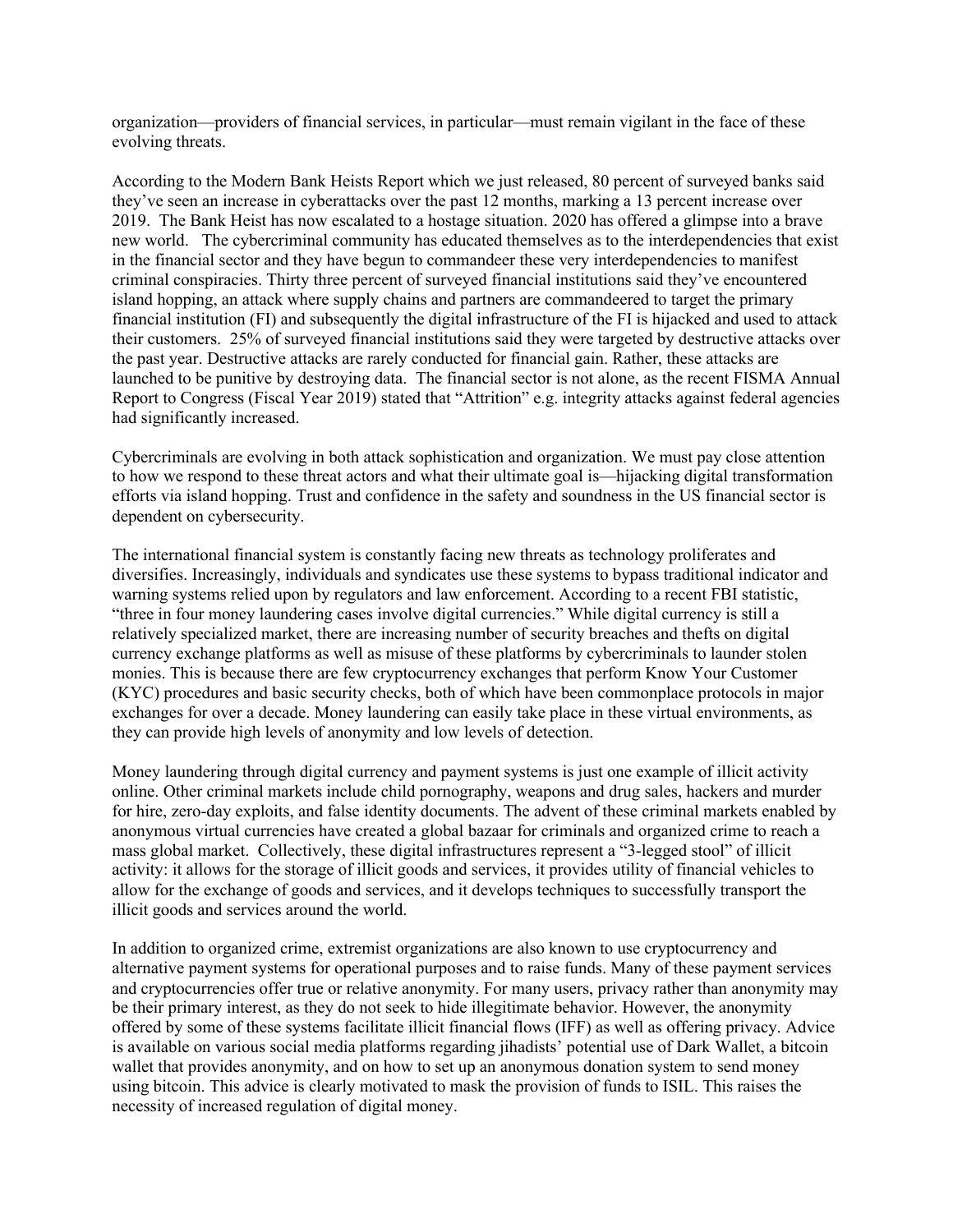Cyberspace is not a peaceful environment. In 2020 cybercrime conspiracies will become increasingly punitive and destructive. As the use of virtual currencies and financial systems continues to increase and innovate, so too does global crime. Fintech firms themselves present significant 'operational risks,' lacking the incentive for proper intrusion detection or Know Your Customer (KYC) Anti Money Laundering (AML) protocols under the Bank Secrecy Act. Given that 50 percent of all crimes now have a cyber component, it is high time that we follow the money to create an international e-forfeiture fund.

The modern epidemic of cybercrime and cyberespionage can also be mitigated through modernization of existing authorities to empower the Financial Action Task Force (FATF), the Financial Crimes Enforcement Network (FinCEN) and the Treasury Forfeiture Fund (TFF) to combat cyber-money laundering. Virtual currencies and other alternative payment systems that facilitate money-laundering associated with cybercrime, as well as terrorist financing, must be held to account.

Every digital payment service should abide by KYC and cooperate in all law enforcement initiatives regarding cybercrime conspiracy, or it should be shut down. We can prioritize this effort through the establishment of an international Fund, maintained by the forfeiture of all money laundering and terrorist financing seizures. Proceeds from the Fund will be allocated specifically to critical infrastructure protection of the global financial system. The Fund would represent a global public/private partnership to combat money laundering using these alternative payment systems.

Furthermore, creating global, enforceable rule sets through such a public/ private partnership could help the private sector flourish and simultaneously meet the needs of the unbanked and underbanked throughout the world. Virtual currencies who refuse to know their customers or freeze accounts of those engaged in criminal conspiracies should be subject to Treasury Executive Office for Asset Forfeiture (TEOAF).

In closing, I would like to highlight six opportunities for legislative action for the Subcommittee's consideration:

- 1. Anti-money laundering and forfeiture regulations must be modernized to seize the virtual currencies and digital payments which are used in the cybercrime conspiracies. These seized funds should be explicitly allocated to cybersecurity investment across US critical infrastructures. Once cybercriminals turn these seized funds into virtual currencies, it is impossible to track. These monies can't be returned to the victims of these crimes so they could be used to strengthen our cyber protections.
- 2. Urge the Senate to pass the COUNTER Act (HR 2514) that passed out of the House under Chairman Cleaver's leadership. This important piece of legislation would empower the U.S. Treasury Department to protect our national security and safeguard our financial systems by codifying an information-sharing program between law enforcement, financial institutions, and the Treasury Department, enabling the detection and capture of illegal activity. It would also create new innovation labs to facilitate greater communication and coordination among law enforcement agencies, financial institutions, vendors and technology companies with respect to innovation and new technologies used to comply with the requirements of the Bank Secrecy Act.
- 3. Charge the Financial Stability Oversight Council (FSOC) chaired by the Department of Treasury with the responsibility to create a framework for regulating cryptocurrencies and developing guidelines for strong protections against money laundering and cybersecurity threats to those marketplaces. Additionally, the FSOC should bring greater cross border clarity to information